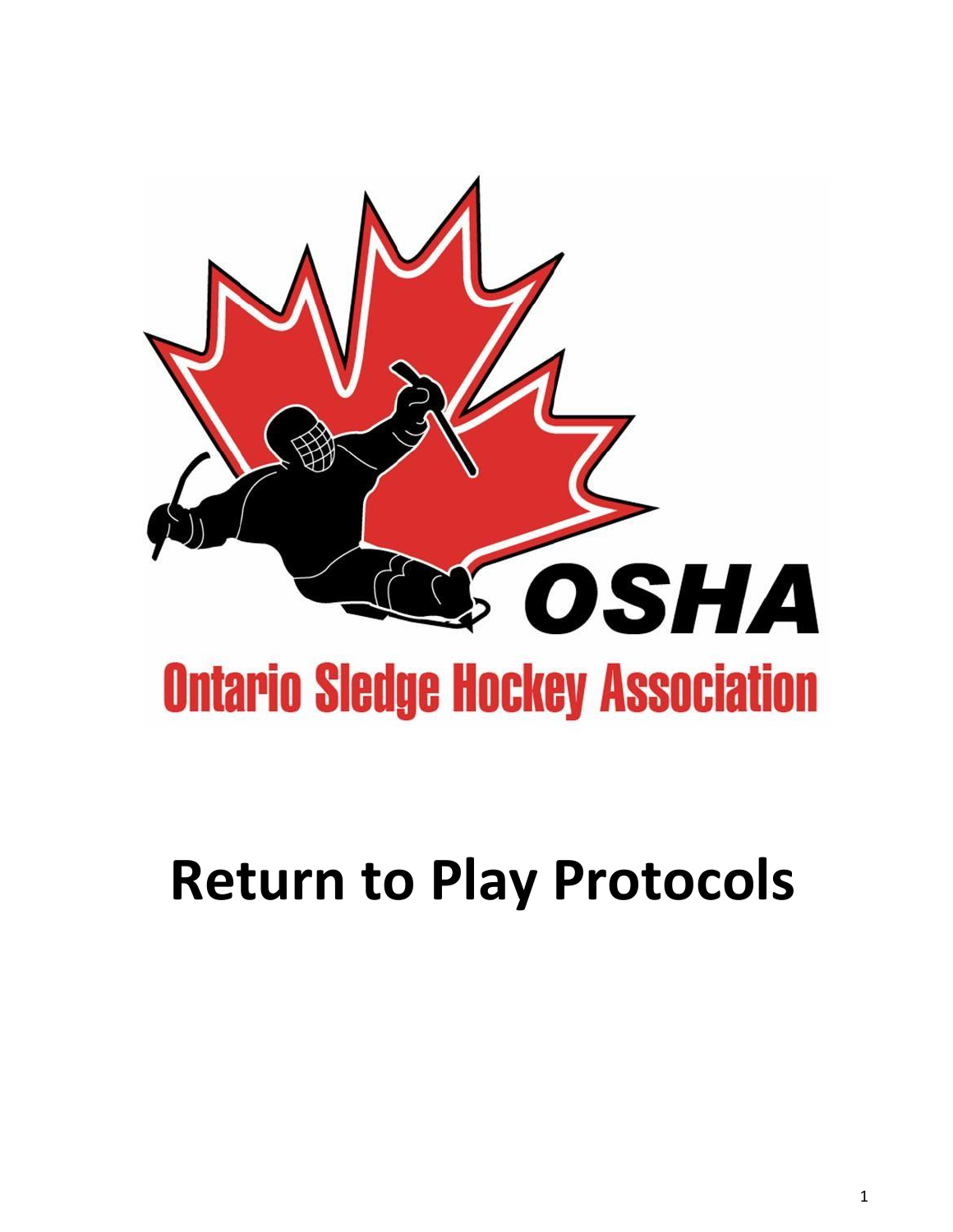## **TABLE OF CONTENTS**

| SECTION 1: GENERAL OVERVIEW OF RETURN TO SPORT FOR OSHA MEMBERS  3   |  |
|----------------------------------------------------------------------|--|
|                                                                      |  |
|                                                                      |  |
| SECTION 4: OSHA COVID-19 COMPLIANCE OFFICERS AND CLUB REQUIREMENTS 7 |  |
|                                                                      |  |
|                                                                      |  |
|                                                                      |  |

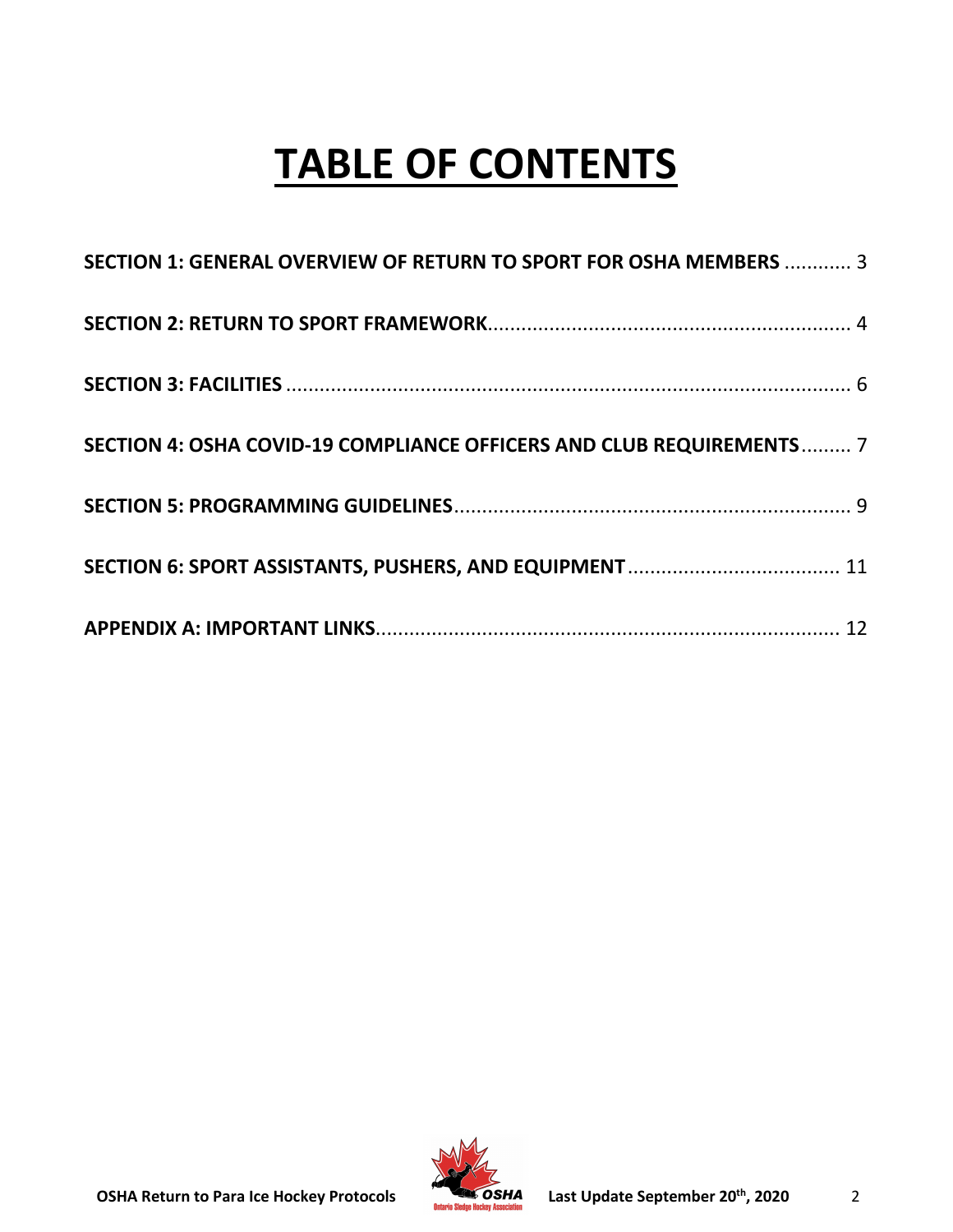## <span id="page-2-0"></span>**SECTION 1: GENERAL OVERVIEW OF RETURN TO SPORT FOR OSHA MEMBERS**

Ontario Sledge Hockey Association (OSHA) is fully committed to the health and safety of its members as we work towards returning to sport. **Due to the nature of their disability, some athletes will be considered higher risk for a more severe course of COVID-19.** As outlined in the COVID-19 Return to HP Sport Framework Document, athletes and support staff with medical conditions including respiratory or cardiac disease, hypertension, coagulopathies, diabetes, obesity, severe asthma, and immunosuppression due to disease, chronic condition or medication may be at increased risk of severe COVID-19 infection. Athletes that have concurrent conditions should consider consulting their primary care physician prior to returning to training environments and follow any medical guidance they have been given about ensuring their health and welfare.

It is important to remember that while mitigation measures outlined throughout this document can reduce the risk of COVID-19 infections, **they cannot completely eliminate the risk**. Clubs must review this document (and supporting resource tools) to determine whether they can implement a safe training environment while adhering to the OSHA Return to Sport guidelines. It is the responsibility of each club to encourage their members, particularly those with concurrent conditions, to undertake their own personal risk assessment and determine whether they are willing to return to sport as well. OSHA recognizes that many of their members and families are immune compromised and will therefore take a more cautious approach to return to play.

The following guidelines have been compiled from recommendations published by the Ontario Government, Ontario Health Authorities, and our National Sport Organization (Hockey Canada) and utilizing the guidelines and assessment tools presented by the National COVID-19 Return to High Performance Sport Task Force. These guidelines have also been created in consultation with the Provincial Sport Organization, Ontario Hockey Federation, specifically for para ice hockey. **All activities delivered by OSHA affiliated clubs must adhere to OSHA Return to Sport guidelines and to all federal, provincial, and municipality laws, regulations, by-laws and orders.** While the guideline outlined in this document will be reviewed and updated regularly as new information is presented, it is the club's responsibility to remain up to date on provincial and municipal government regulations to ensure a safe environment for all and to communicate this information with its members. The information in this document is not intended or implied to be a substitute for professional medical advice, diagnosis, or treatment. OSHA makes no representation and assumes no responsibility in respect of their information concerning COVID-19 as the circumstances are constantly changing, and any information on COVID-19 should be obtained from your Public Health Authority. A list of resources to help clubs stay up to date on these regulations can be found at the end of this document.

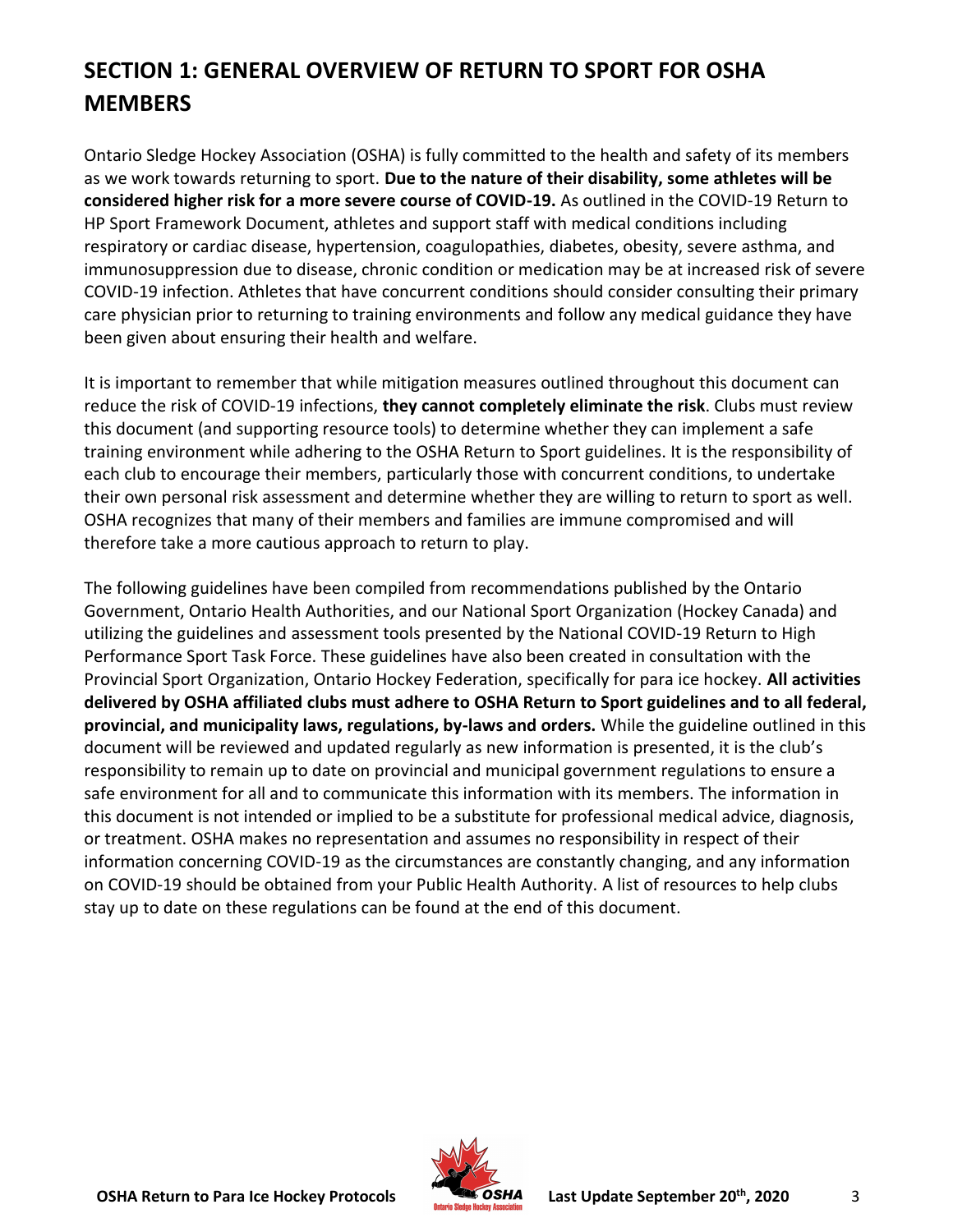## <span id="page-3-0"></span>**SECTION 2: RETURN TO SPORT FRAMEWORK**

OSHA will be following a phased approached in its return to sport for para ice hockey. Clubs will operate their programming in accordance with the framework of the OSHA Return to Hockey Framework Stages, as well as the rules established by their local Public Health Unit and the facilities. In all stages, Hockey Canada Safety Protocols will be followed. At this time, this framework and supporting documentation is mainly focused on return to training (Stages  $1 - 4$ ). An additional section outlining game play restrictions and exhibition game scheduling will be added at a later date. At this time, there will be no league games or tournaments until Stage 8.

| <b>OSHA</b>  | <b>Ontario</b>          | <b>Outline</b>                                                                                                                                                                                                              | # of                                             | Est.                             |
|--------------|-------------------------|-----------------------------------------------------------------------------------------------------------------------------------------------------------------------------------------------------------------------------|--------------------------------------------------|----------------------------------|
| <b>Stage</b> | Gov't Stage<br>Phase 2, |                                                                                                                                                                                                                             | <b>Participants</b><br>Max 10 people             | <b>Timeframe</b><br>$July - Aug$ |
| Stage 1      | Stage 2                 | Off ice, individual training only<br>$\bullet$<br>Physical distancing in place                                                                                                                                              |                                                  | 2020                             |
|              |                         |                                                                                                                                                                                                                             |                                                  |                                  |
| Stage 2      | Phase 2,<br>Stage 3     | Practices only on and off ice training<br>$\bullet$<br>Individual drills<br>$\bullet$<br>No physical contact<br>$\bullet$<br>Physical distancing in place                                                                   | Max 30 people<br>(including<br>staff/assistants) | $Aug - Oct$<br>2020              |
| Stage 3      | Phase 2,<br>Stage 3     | Practices only on and off ice training<br>$\bullet$<br>Individual drills<br>$\bullet$<br>No physical contact<br>$\bullet$<br>Physical distancing in place<br>3 on 3 drills permissible                                      | Max 30 people<br>(including<br>staff/assistants) | <b>Nov 2020</b>                  |
| Stage 4      | Phase 2,<br>Stage 3     | Practices only on and off ice training<br>$\bullet$<br>Individual drills<br>$\bullet$<br>No physical contact<br>Physical distancing in place<br>3 on 3 & 4 on 4 drills permissible                                          | Max 30 people<br>(including<br>staff/assistants) | Dec 2020                         |
| Stage 5      | Phase 2,<br>Stage 3     | Practices on and off ice training<br>$\bullet$<br>Individual drills<br>No physical contact<br>$\bullet$<br>Physical distancing in place<br>$\bullet$<br>3 on 3, 4 on 4, & 5 on 5 drills<br>permissible<br>Inter Squad games | Max 40 people<br>(including<br>staff/assistants) | Jan 2021                         |
| Stage 6      | Phase 2,<br>Stage 3     | Practices on and off ice training<br>$\bullet$<br>Individual drills<br>No physical contact<br>Physical distancing in place                                                                                                  | Max 40 people<br>(including<br>staff/assistants) | Feb 2021                         |

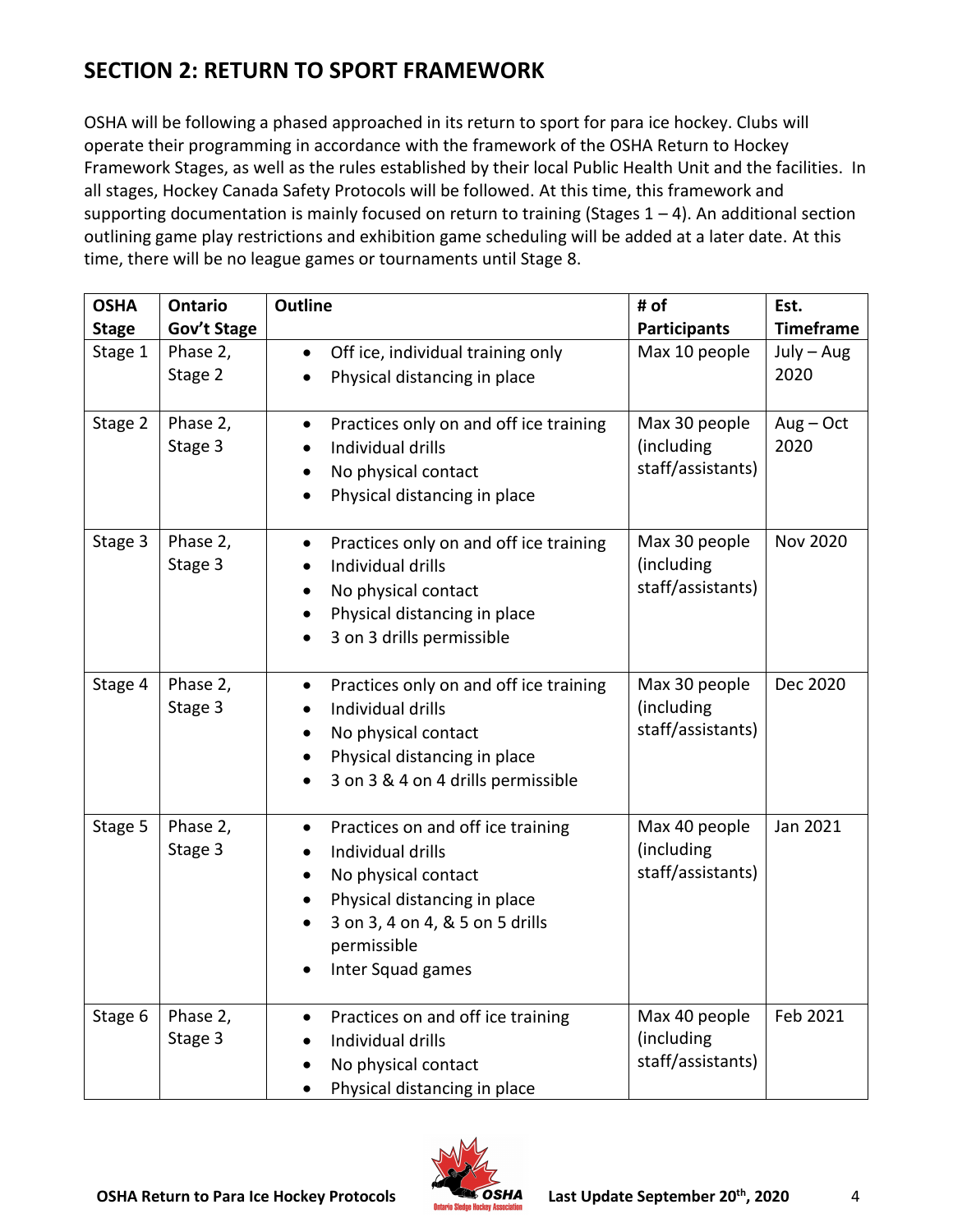|         |                     | 3 on 3, 4 on 4, & 5 on 5 drills<br>permissible<br>Inter Squad Games OR Exhibition<br>Games against the next closest Public<br>Health Centres at the same<br>competitive level                                                                                                                                 |                                                  |                     |
|---------|---------------------|---------------------------------------------------------------------------------------------------------------------------------------------------------------------------------------------------------------------------------------------------------------------------------------------------------------|--------------------------------------------------|---------------------|
| Stage 7 | Phase 2,<br>Stage 3 | Practices on and off ice training<br>$\bullet$<br>Individual drills<br>No physical contact<br>Physical distancing in place<br>3 on 3, 4 on 4, & 5 on 5 drills<br>permissible<br>Inter Squad Games OR Exhibition<br>Games against the next 2 closest<br>Public Health Centres at the same<br>competitive level | Max 40 people<br>(including<br>staff/assistants) | March<br>2021       |
| Stage 8 | Phase 3             | Practices on and off ice training<br>$\bullet$<br>Individual drills<br>$\bullet$<br>No on ice physical distancing required<br>٠<br>Games (with contact in divisions<br>$\bullet$<br>where it is allowed)<br>Tournaments                                                                                       | Regular group<br>sizes                           | $Apr - Aug$<br>2021 |

#### **Additional Notes on the Return to Sport Framework:**

- Timeframes are provided to give clubs an idea of what progressions will occur throughout the 2020-2021 season. Note these timeframes are an estimate at the time of publishing these guidelines and each stage may be extended or reverted back to at the discretion of OSHA.
- Number of participants is a maximum number outlined by OSHA for sanctioned programming, however, all participant numbers are dictated by the restrictions for gathering that have been established by the Ontario Government, local Public Health Unit, or facility. Maximum numbers are based on the largest ice surface 100x200 and should be adjusted accordingly for smaller ice surfaces and/or age and size of players.
- All off ice training sessions must be approved by OSHA prior to their implementation, for sanctioning and insurance purposes. Requests must be sent to Darren at cunliffe.darren@gmail.com at a minimum 5 days prior to the session for insurance to be confirmed.
- Clubs whose catchment is over multiple public health authorities will be regarded as one area when it comes time to run exhibition games.

#### **PLAYER ELIGIBILITY**

• For the 2020/2021 season there will be no try outs for teams. All players will play at the level they played at last season, unless they are moving up due to age restrictions

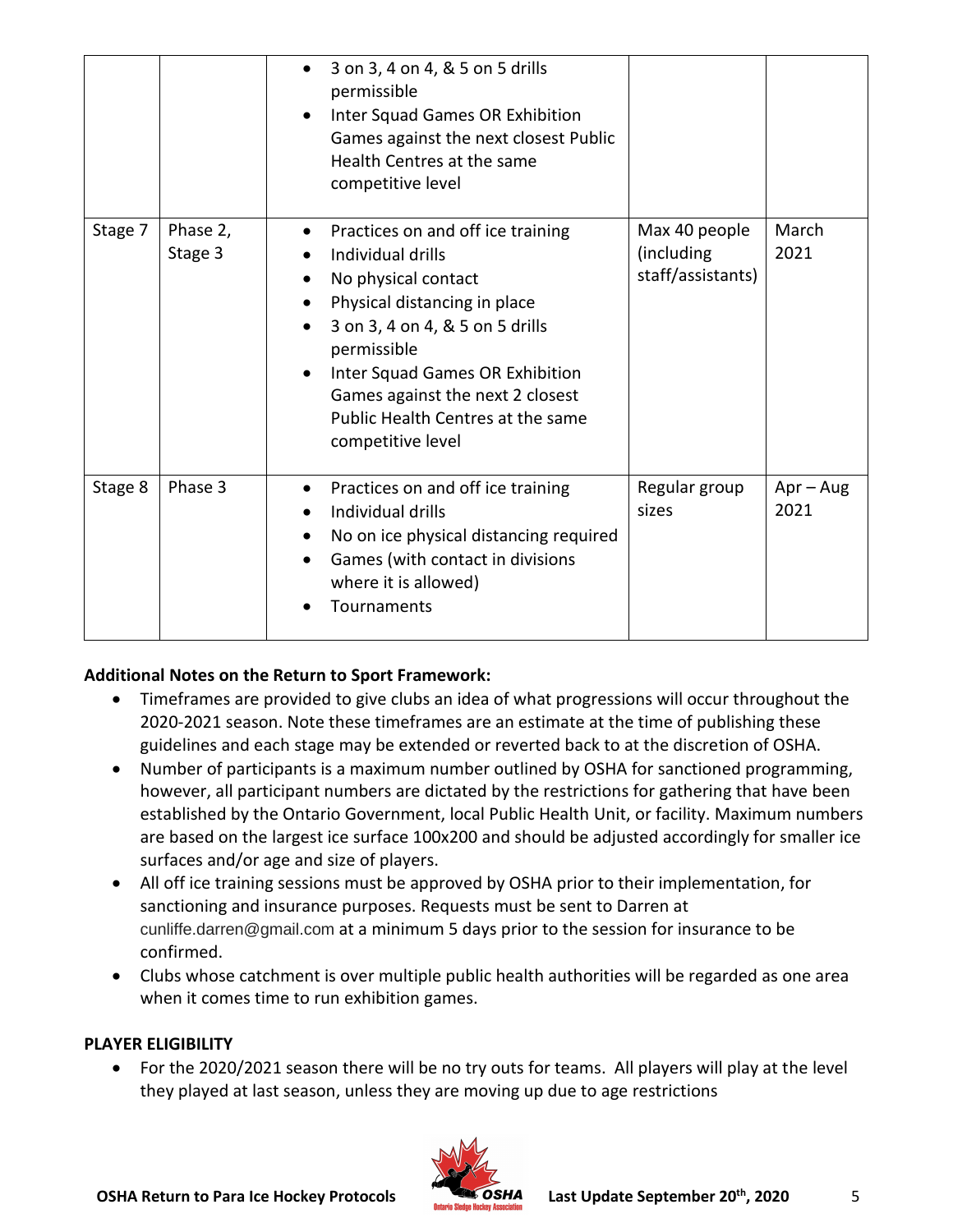- Players can only participate on one team for the season
	- o Ex. A player cannot practice/play for Sledge Team Ontario as well as their local club; they may only participate in one team's activities
	- o Players cannot practice with more than one team within their own club; they can only train with the members on the roster submitted to OSHA COVID-19 Compliance Officer prior to the start of the first practice
	- o Should the Province reach stage 4 ahead of the Schedule indicated in section 2, Players may resume normal activities which can include practicing with two teams and playing with for two teams: example playing with Home Club and Sledge Team Ontario or Home Club and the Canadian National Team.

## <span id="page-5-0"></span>**SECTION 3: FACILITIES**

It is the responsibility of each club to work with a facility representative to identify rules/regulations surrounding return to sport and solutions if those requirements are challenging for para ice hockey participants. Once determined, clubs should include this information in their Return to Sport plan so members are aware of what training sessions will look like at each facility. Some of the questions that clubs will want to ask facilities include:

- Physical distancing requirements and maximum number of individuals within facility
	- o If participants require an assistant to help with a transfer in or out of the sledge but can leave the facility for the remainder of the practice, would you need to count that participant in your facility numbers
- Dressing room access and policies related to "come dressed"
	- $\circ$  If dressing rooms access is allowed, do they have a max number per room? If not, clubs should ask for sizing to determine how many para ice hockey athletes can fit in the room at one time while maintaining physical distancing
	- o If this is enforced, what exceptions would the facility be willing to make if the athlete is unable to do so
- Entry/exit and re-entry rules
	- o Ask how the facility is managing traffic flow and entries into different ice pads
- Parent/Assistant access
	- $\circ$  Is there a designated space within the facility where parents/assistants are able to wait?
	- o If not, can the club designate a spot for assistants?
- Additional cleaning protocols/sanitization of dressing room, washrooms, etc.
	- o Does the facility have a touch point map they can provide?
	- $\circ$  What is the cleaning timeframe for washrooms, particularly for accessible washrooms where athletes may be using grab rails frequently
- Scheduling timeframes and additional time required for para access on/off ice
	- $\circ$  Does the facility have strict timelines of when a user group must be off the ice and must be out of the facility? If so, how can those be adjusted to account for additional time for para ice hockey athletes

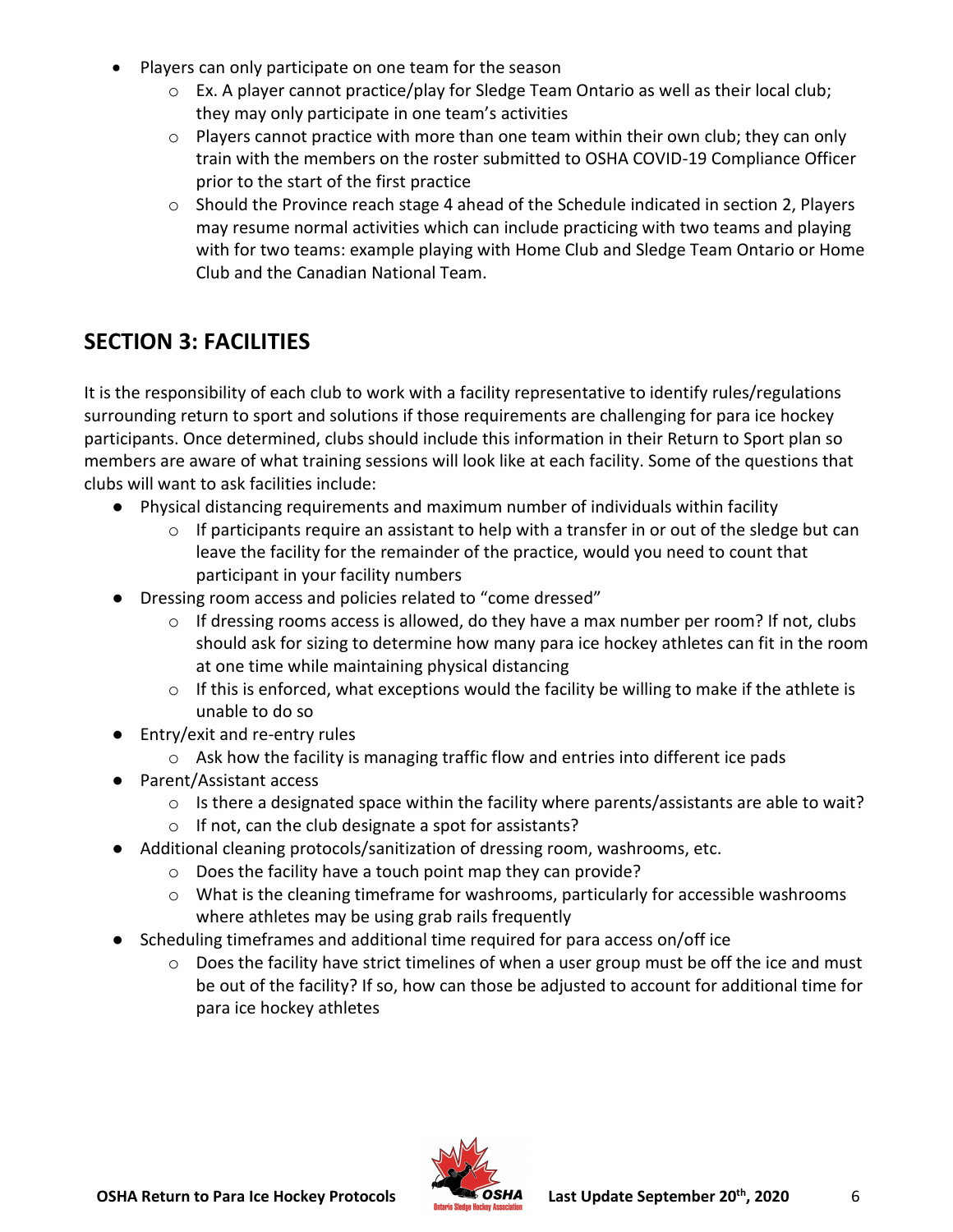## <span id="page-6-0"></span>**SECTION 4: OSHA COVID-19 COMPLIANCE OFFICERS AND CLUB REQUIREMENTS**

OSHA has appointed two OSHA Executive Members (Darren Cunliffe and Dawn Desrosiers) to oversee compliance of OSHA's Return to Sport Guidelines. Each COVID-19 Compliance Officer will be responsible for approximately half the province and will work directly with clubs to ensure all required return to sport steps are completed prior to their first organized activity. **Note any nonimplementation or non-compliance with the protocols outlined in this document nullifies insurance coverage so it is extremely important for all clubs to complete the following steps prior to organized activities**. OSHA has provided sample templates for the various requirements in order to assist its clubs in adhering to these guidelines and providing a safe environment for its members to return to sport.

#### **Club Compliance Requirements: Before Resumption of Club Activities**

Prior to the first organized activity, each club must:

- 1. Review the OSHA Return to Sport Guidelines and Hockey Canada's Safety Guidelines (link to document found in Appendix A)
- 2. Designate "Health Safety Officers" for both the club overall and within each team. The Health Safety Officers will be responsible for:
	- Completing the Sport Club Risk Mitigation and Assessment Tool prior to starting training programs to confirm risk assessment and mitigation strategies meet threshold to begin group training. Any changes to facility and provincial guidelines/recommendations will result in the assessment tool being updated
	- Developing club specific return to training plans that implement guidelines/recommendations outlined in this document and in Hockey Canada's Safety Guidelines
	- Complete the OSHA COVID-19 Club Attestation Form
	- Keep updated on all local/provincial health guidelines and work with facilities to comply with any municipality or local regulations
	- Communicate with athletes, coaches, volunteers, and assistants on any training restrictions, regulations, and recommendations
	- Confirm daily symptom screening and practice attendance tracking is occurring and maintain documentation
	- Ensure the club's COVID-19 Management Protocol is implemented if any cases of COVID-19 occur in the club's activities
- 3. Complete the Club Risk Assessment and Mitigation Checklist Excel Doc
- 4. Create a club-specific Return to Sport Plan to be reviewed by the club's assigned COVID-19 Compliance Officer. It is recommended that clubs write this plan to include general information on COVID-19, facility access information, and description of how programming will be delivered so the document can be distributed to its membership as well. Plans must include:
	- $\circ$  How the club will implement and track its health screening protocol all individuals participating in the club affiliated activity must complete a COVID-19 screening before each training session and clubs must keep a log of all participants present at every training session for contact tracing

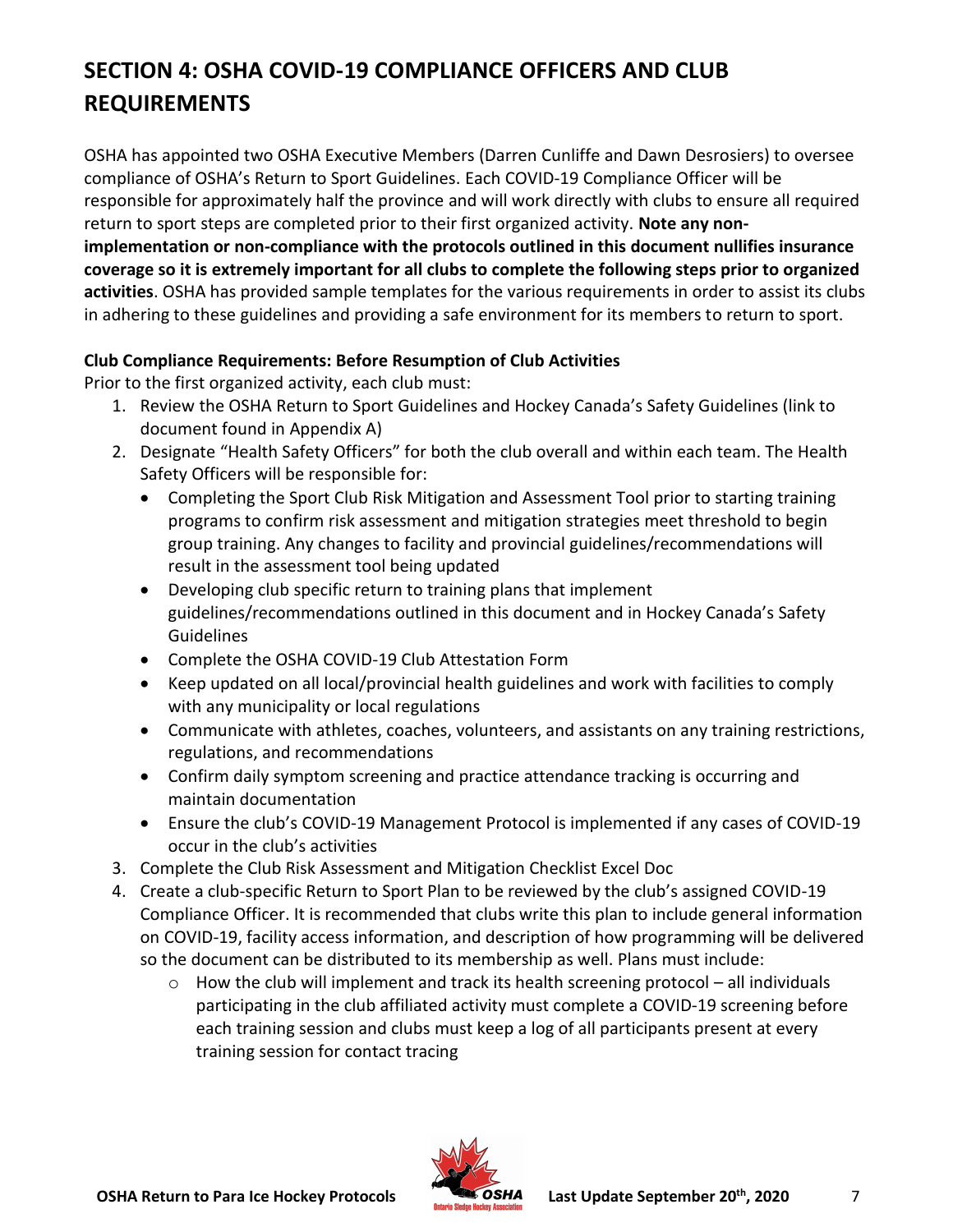- $\circ$  An COVID-19 Management Protocol outlining the club's process if an individual becomes unwell with symptoms of COVID-19, if an individual is tested for COVID-19, and if an individual tests positive for COVID-19
- 5. Complete the COVID-19 Club Attestation Form and submit all documentation to the club's assigned COVID-19 Compliance Officer for review.

The documents outlined above, as well as sample COVID-19 Management Protocols, Daily Screening Forms and Practice Tracking Forms, can be found on the Return to Sport section of the OSHA website: <https://www.ontariosledge.com/>

#### **Club Compliance Requirements: Club Programming Has Resumed**

Once the club has been approved to resume programming, each club must:

- Submit a list of all scheduled practice dates, times, and location by email to [OSHAcovid19@gmail.com.](about:blank) Any additions must be emailed to [OSHAcovid19@gmail.com](about:blank) at least 24 hours prior to the scheduled practice.
- Keep a record of all daily symptom screening checks and practice tracking on file in a format that can be sent to OSHA when requested
- Communicate any adjustments to the club's Return to Sport plan to their designated COVID-19 Compliance Officer

Clubs are encouraged to hold an information session for their members to review the Return to Sport guidelines and answer questions prior to the start of the first training session.

#### **Club Compliance Audits**

Teams will be subjected to random compliance checks throughout the year to ensure the OSHA Return to Sport Guidelines and approved Club Return to Sport Plans are being implemented. These audits may include in-person observations by COVID-19 Compliance Officers and requests for completed daily symptom screening and practice tracking forms. Penalty for noncompliance is as follows:

- First offence: Written warning
- Second offence: 300.00 fine payable within two weeks of infraction date
- Third Offence: Suspension for the remainder of the 2020/2021 season

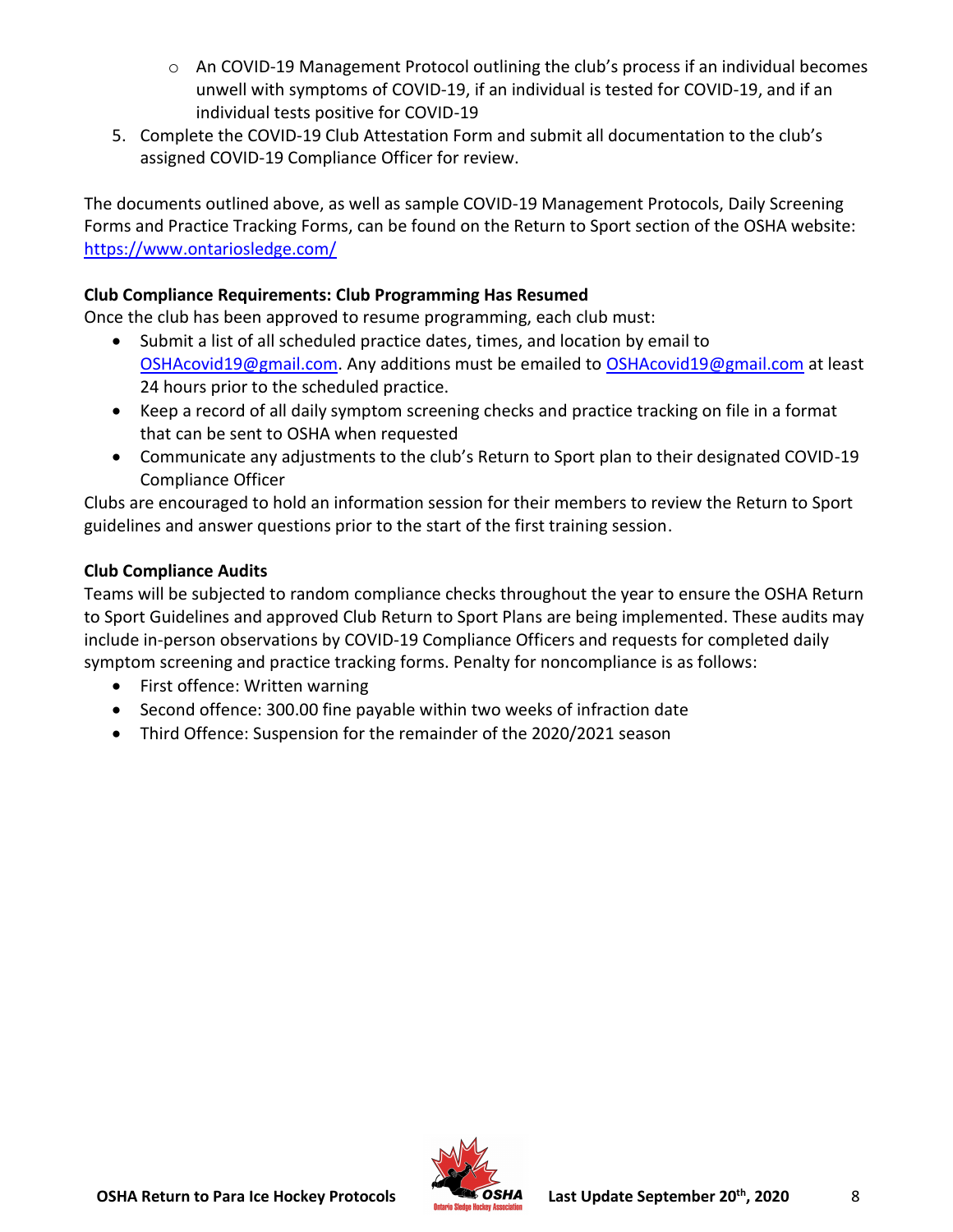## <span id="page-8-0"></span>**SECTION 5: PROGRAMMING GUIDELINES**

The following section outlines programming guidelines for clubs to implement in their training sessions. As previously stated, clubs will need to use this framework in conjunction with the rules established by their local Public Health Unit and facilities.

#### **Who should NOT attend practices?**

As per Government Health regulations, the following individuals should NOT attend practice or training venues:

- Any person experiencing any symptoms of COVID-19 (fever, cough, sore throat, runny nose, headache, or shortness of breath). If these symptoms begin while at a training venue the individual must leave immediately and contact their physician for advice on further management. The individual must also inform their club and/or personal coach. This person must receive clearance by their physician before returning to training and the training venue.
- Any person who receives a diagnosis of COVID-19. Individuals must comply with the current mandated self-isolation policy
- Any person who has been told to self-isolate at home
- Any person who lives in a home or has been in close contact with someone with symptoms of COVID-19.
- Any person who lives in a home or has been in close contact with someone who has been told to self-isolate at home.
- Any person who has arrived in Canada from outside of the country within the last 14 days as they are mandated to self-isolate and monitor for symptoms for 14 days upon their arrival.

#### **Prior to Training Session**

- Only registered participants (including athletes, coaches, sport assistants, pushers and volunteers) may attend the session. Clubs will be required to submit a club roster to OSHA prior to the first session. Drop INS or scheduled Try it's will not be allowed at this time.
- All participants must complete a daily screening questionnaire prior to each training session. It is recommended clubs work with facilities to designate a screening area for the coach/club representative to confirm the screening has been completed prior to the participant entering the dressing room/ice pad. Clubs should consider pre-practice administration through online platforms to limit facility access.
- All participants must wear at best a non-medical grade face mask at all times within the facility, except when athletes are on-ice training. It is recommended that a zip lock bag or personal bag is used to store the mask when it is not in use.
- Athletes must arrive to training as fully dressed as possible to reduce time at the facility
- It is recommended that athletes from different families do not travel together to practices at this time unless they are from the same social circle. If athletes from different families must travel together, it is recommended that everyone wear a mask while in the vehicle
- Athletes are recommended to sanitize their equipment before each practice. This includes sledges, sticks, mouth guards, helmets/faceguards, gloves, etc. Manual wheelchair users are recommended to sanitize their day chair as well. It is also recommended to wash jerseys and all other outer layer clothing after each session.
- All participants should wash their hands or use hand sanitizer before and after each session.
- All participants must maintain physical distancing measures at all times (both on and off the ice)

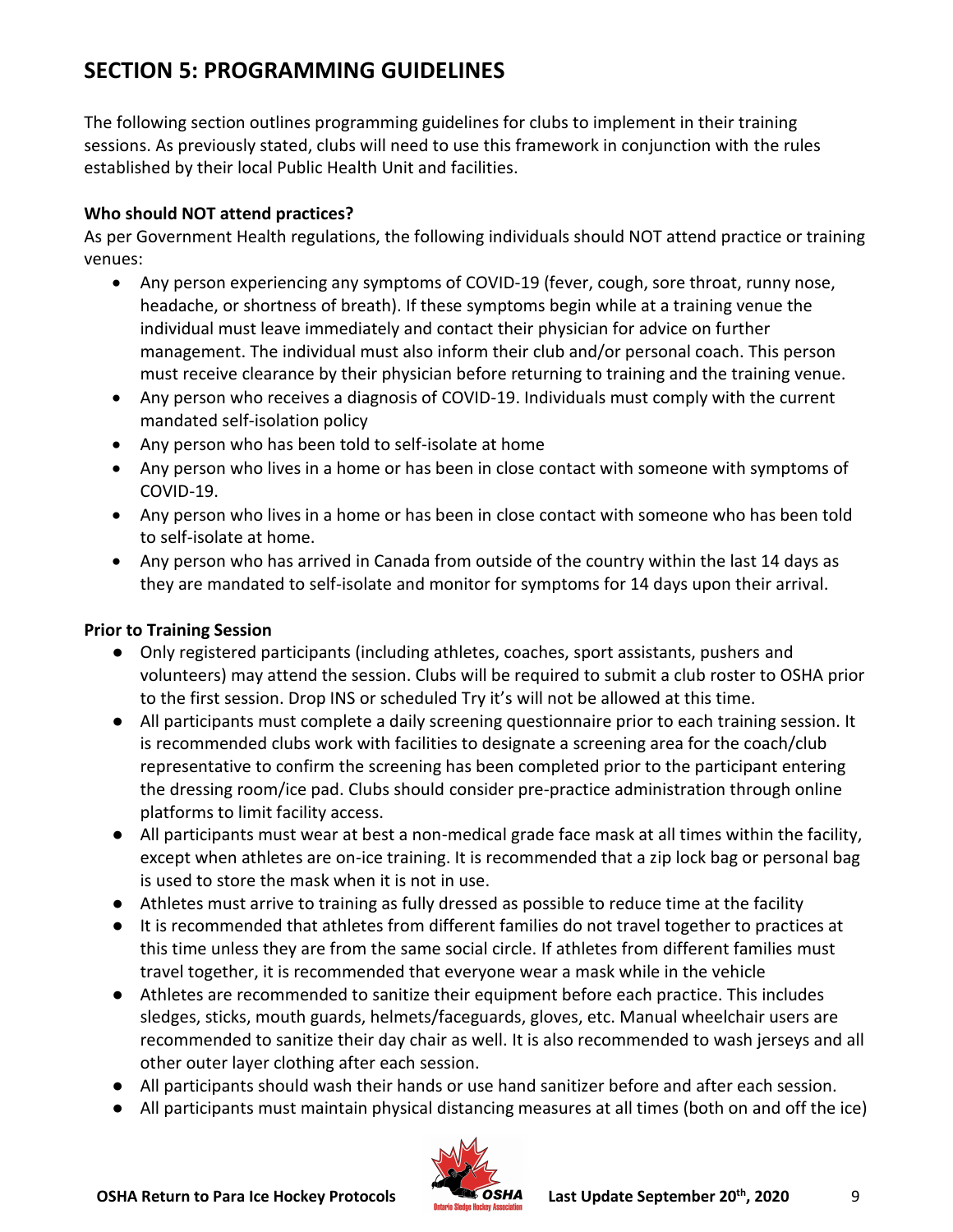#### **During Training Session**

- Clubs and coaches should minimize the number of individuals touching practice related equipment such as cones, pucks, pylons, etc. It is recommended that one person is assigned to practice set up/take for each training session. This equipment must be sanitized before and after the training session.
- It is highly recommended that any equipment adjustments/maintenance to the sledge/sticks must be done by the athlete or their assistant – coaches should not assist with equipment adjustment at this time.
- All participants must bring their own individually labelled water bottles. Participants will not handle other player's water bottles
- All staff on the bench must wear a mask at all times.
- No expelling water or liquids onto the ice, on players, or in the direction of any players
- No spitting onto the ice, on players, or in the direction of any players
- Players cannot touch pucks with their hands.
- Teams should appoint one person who is responsible for up righting any player that cannot get up on their own. They must have PPE (mask and gloves) on at all times and must change the gloves after each time they have contact with an athlete. If the athlete makes contact with the mask, it must also be changed.

#### **After Training Session**

- Athletes should leave the ice surface in an orderly manner, observing physical distancing where possible. Once off the ice, athletes should immediately put on their mask
- The same person designated to set up the practice equipment should also clean up the equipment. This includes sanitizing all items.
- Exit directions will differ with each facility and players/parents must be made aware of exiting process prior to the practice
- All participants must avoid any loitering in the dressing room or hallways of the facility participants are expected to leave the facility immediately after the training session. This could include leaving the facility with some equipment on and removing it once you are at your vehicle.
- There will be no use of showers at this time

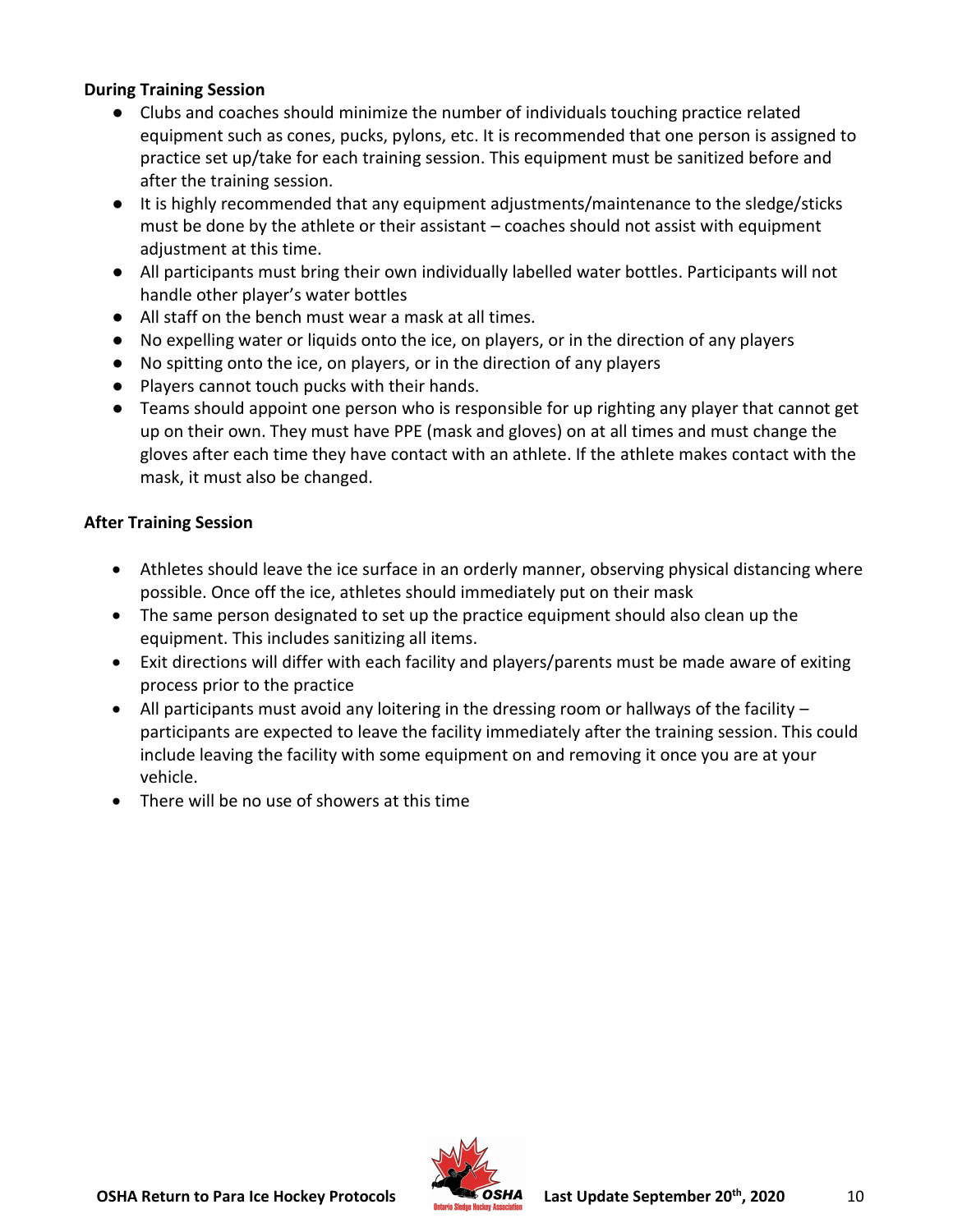### <span id="page-10-0"></span>**SECTION 6: SPORT ASSISTANTS, PUSHERS, AND EQUIPMENT**

#### **Sport Assistants**

- If an athlete requires physical assistance in order to train (ex. transferring into the sledge, taping, dressing, etc.), it is recommended that the assistant be an individual from the same household or social bubble – no additional safety precautions between the athlete and assistant are required.
- To reduce participant numbers, only 1 assistant should be permitted per athlete and only if absolutely necessary in order for the athlete to train.
- If the athlete is unable to bring someone from their household or bubble, additional guidelines for the assistant are as follows:
	- $\circ$  The assistant must be the same person each week and can only work with one athlete/family
	- o The assistant must wear PPE (gloves and mask) while working with the athlete
	- o All non-essential contact should be avoided
	- $\circ$  All assistants must go through the same screening process and follow the same guidelines as the athlete

#### **Pushers**

- It is recommended that each athlete have their own pusher from their family or social bubble
- One pusher may push more than one member from the same family
- Pushers cannot have contact with any other players on the ice (i.e. positioning them, up righting a player, etc.)
- If the athlete is unable to bring a pusher from their household or bubble, additional guidelines for the pusher are as follows:
	- $\circ$  The pusher must be the same person each week and can only work with one athlete/family
	- $\circ$  The pusher must wear PPE (gloves and mask) while working with the athlete
	- o All non-essential contact should be avoided
	- $\circ$  All pushers must go through the same screening process and follow the same guidelines as the athlete

#### **Equipment**

- Ensure that all equipment is cleaned before and after use.
- Only players, their family or people in their bubble can assist them with removal of their equipment, including carrying it and putting it into their vehicles
- If a manual wheelchair user does not require an assistant to get into their sledge, teams should appoint one person responsible for moving day chairs to a designated area in-between transfers. They must have PPE (mask and gloves) on at all times and must change the gloves after each time they have contact with an athlete's chair. The other option is mask only and to sterilize their hands between each chair touch
- Each team should ensure their first aid kit is equipped with masks and gloves in the case of an injury or situation where multiple individuals need to assist someone without being able to maintain physical distancing